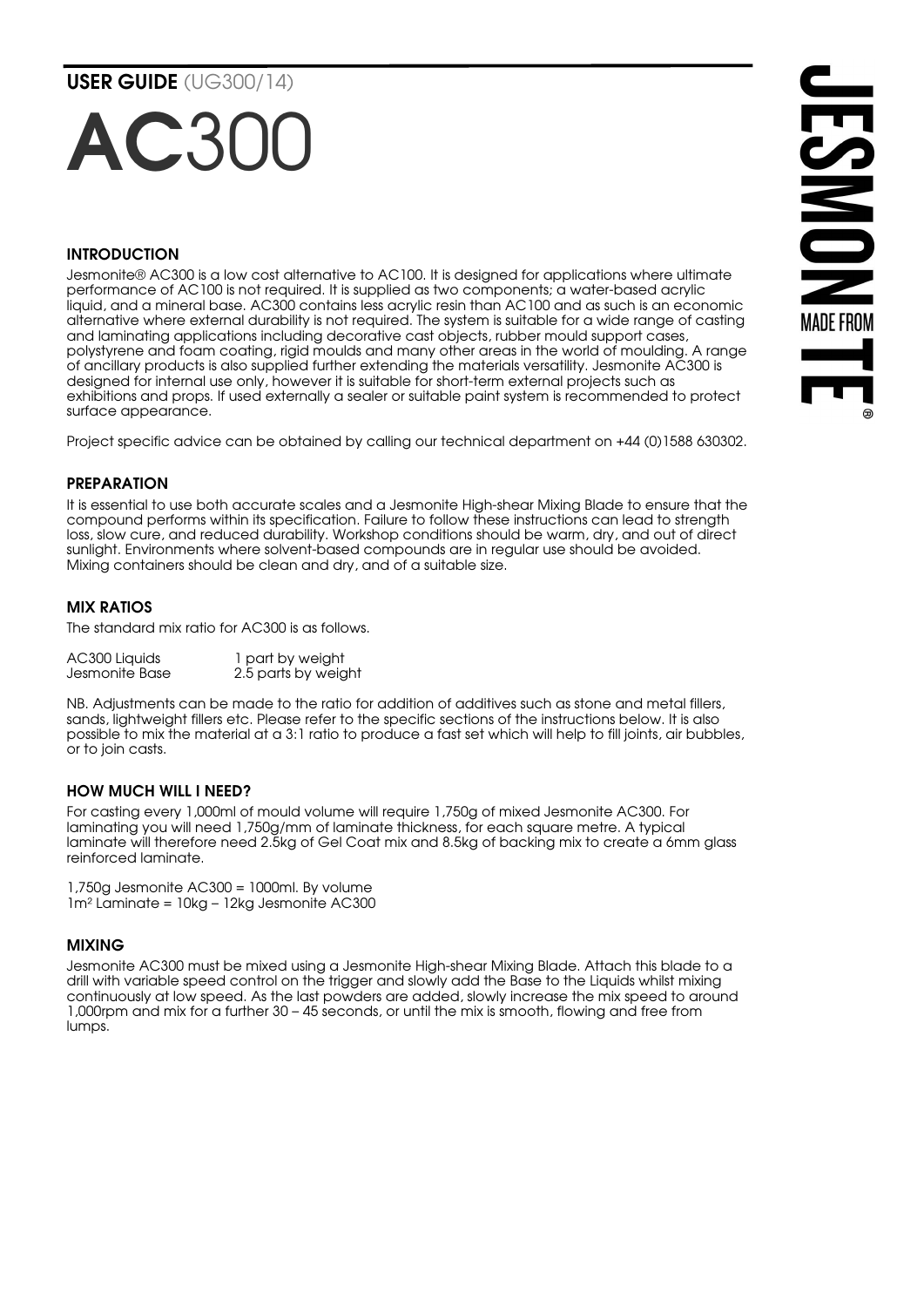#### ADDING PIGMENTS

A range of fully inter-mixable Jesmonite Pigments is available allowing Jesmonite AC300 to be made into any colour required. Pigments must be added to the AC300 Liquids by weight before the Base is added and mixing commences. Pigments are added at a maximum of 2% by weight of the total mix, or 20 grams/kilo of total mix (Base and Liquids). Scales with a minimum of 1gram increments are important for the addition of pigments.

20 grammes will produce a strong, saturated colour. For lighter colours simply reduce the addition rate until the desired colour is achieved. Pigments can also be intermixed to produce any colour. Please note that Jesmonite Base is a natural material and as such are subject to minor variation – please take this into account when making very pale objects or when using the material without pigment.

NB. When using pigments with AC300, the colour will not be as saturated and vivid as with AC100 due to the lower level of Acrylic Resin.

## **THIXOTROPE**

Thixotrope is added to the mix to thicken the material to a 'Gel-Coat' consistency. This is useful when brushing or spraying materials onto moulds with vertical faces as it prevents the material from slumping. Thixotrope is added to the mix after the powders, and is mixed in using the High-shear Mixing Blade. Add drop by drop until the desired consistency is achieved. Typical inclusion rates by weight are 2g – 6g per kilo of mix.

#### RETARDER

Retarder is added to the pre-weighed liquids to extend the pot-life of the mixed material. Typical inclusion rates are 2g – 8g, however a small test is recommended, as the precise timing is dependent on both temperature and mix size.

## CASTING

For simple casts pour a small amount of the mix into the mould. With a brush, coat all accessible surfaces with material to help reduce air bubbles. If access is difficult then rotate the mould so that the mix flows over the surface. Gentle tapping will also help ensure that air rises to the back of the cast.

#### LAMINATING WITH QUADAXIAL GLASS REINFORCEMENT

Jesmonite AC300 can be used with Quadaxial Glass reinforcements to create laminated panels that optimise the strength to weight ratio. The key to success is preparation. Pre-weigh the required mixes, and cut out the correct sizes of glass reinforcement to suit the mould **before** mixing any material.

First cut two layers of Quadaxial Glass to size and shape. Then apply a 1mm – 2mm Gel Coat or Mist Coat to the mould either by brush or by using a hopper/gravity fed spray gun with a suitable nozzle (approx. 2mm is ideal). Allow this mix to become touch-dry, but not completely dry. You will need approximately 1.75kg per metre squared per mm of laminate thickness. Typical laminates should be 5mm – 6mm thick, resulting in a panel or structure that will weigh approximately 10 – 12kgs/m².

Make a second mix of material, and apply a thin coat of this to wet out the back of the Gel Coat. Lay the first layer of Quadaxial Glass onto the back of the Gel Coat, directly onto the fresh mix. To ensure that all of the glass is fully 'wetted out' with material, pour more material onto the Quadaxial glass, and work the material through the Quadaxial Glass with a brush or a compaction roller. Please note that it is very easy to crack the Gel Coat when working on rubber moulds with a compaction roller, so care should be taken using this technique.

Next separate some of the mix, leaving just enough to wet out the second layer of Quadaxial Glass. Add 3% – 5% by weight of 13mm Coarse Chopped Strands to the separated mix and stir in with a stick (do not use the High-shear Mixing Blade as this will shred the chopped strand). Brush this chop mix into the mould and create an even layer of 3mm – 5mm. This becomes the 'sandwich filling' and ensures that the two layers of Quadaxial Glass are spaced apart, resulting in excellent strength to weight characteristics.

Finally apply the second and final piece of Quadaxial Glass, and using the saved material from the second mix, brush through the glass until the glass is thoroughly wetted out. This completes the basic laminating process. Depending on size and complexity, the panel should now be left in the mould for a further 45 minutes to 1 hour.